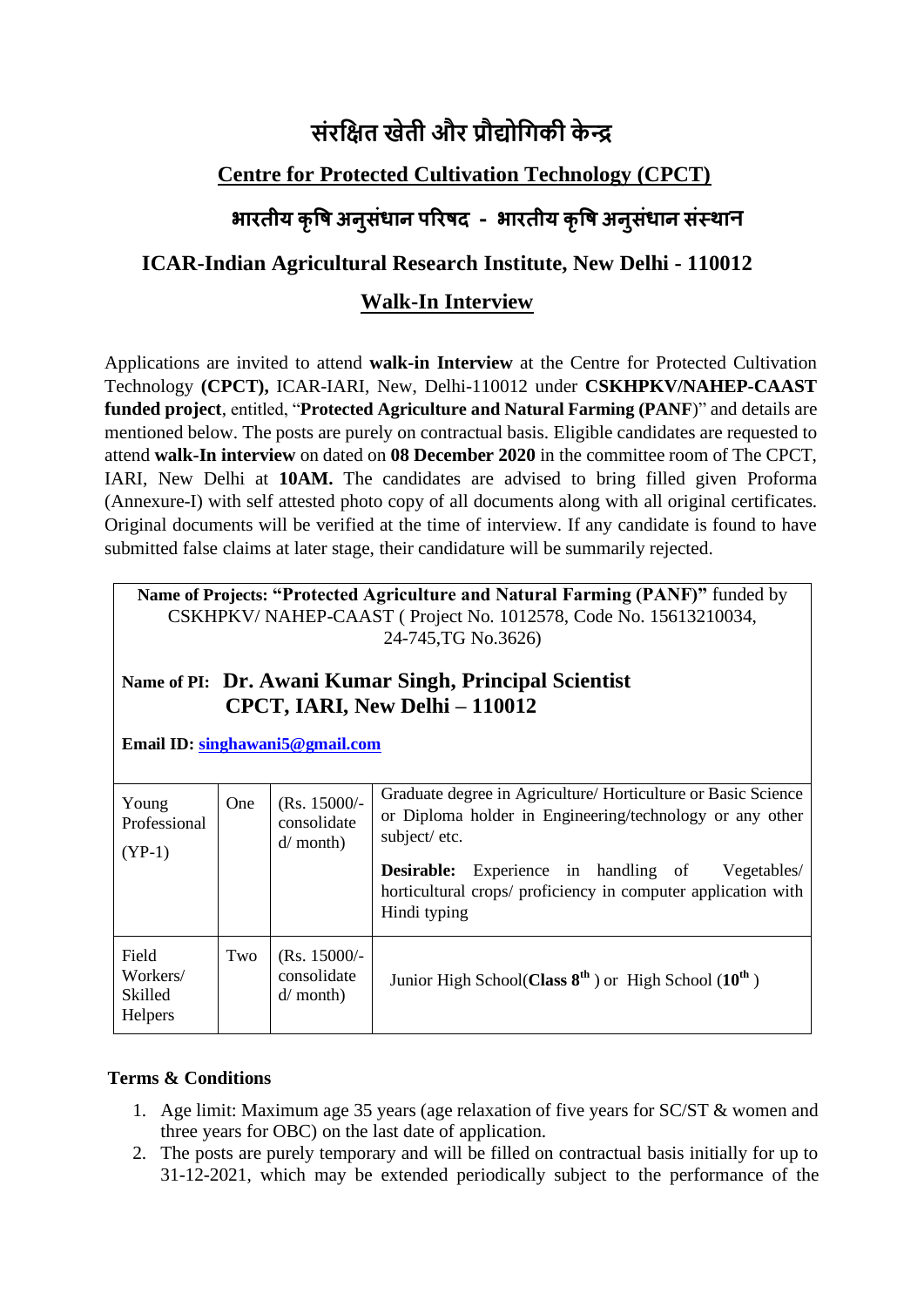candidate till the termination of the project.

- 3. The selected candidate shall not claim regular appointment at this Institute, as the post is co-terminus with the project.
- 4. The candidates will have to compulsorily filled in application form (as per the format annexed), all the scanned copies of certificates from matriculation onwards, date of birth and degree certificate of either original or provisional; along with a recent photograph on enclosed application form.
- 5. No TA/DA/ any other expenses will be paid for attending the interview.
- 6. Only the candidates having essential qualifications would be entertained for the Walk-In interview.
- 7. Concealing of facts or canvassing in any form shall lead to disqualification or termination.
- 8. The candidate intending to attend the interview, have to declare, in writing, the name, designation, nature of duties, relationship, if any of his near or distant relative of employee(s) of the ICAR/IARI, and attach this information with application form. If, on the date of interview such declaration is not furnished and found that his relative is an employee of ICAR/IARI, such candidate will not be allowed to appear in the interview or rejected even after selection.
- 9. All candidates are also required to compulsorily submit the declaration duly signed in the format annexed along with other documents at the time of walk-in interview
- 10. In case of any disputes, it will be resolved in the jurisdiction of New Delhi Courts only.
- 11. Selected candidates will be informed via email/telephonically/post/by hand for joining the deities

**P.I. / AAO (CPCT) ICAR-Indian Agricultural Research Institute,NewDelhi-110012**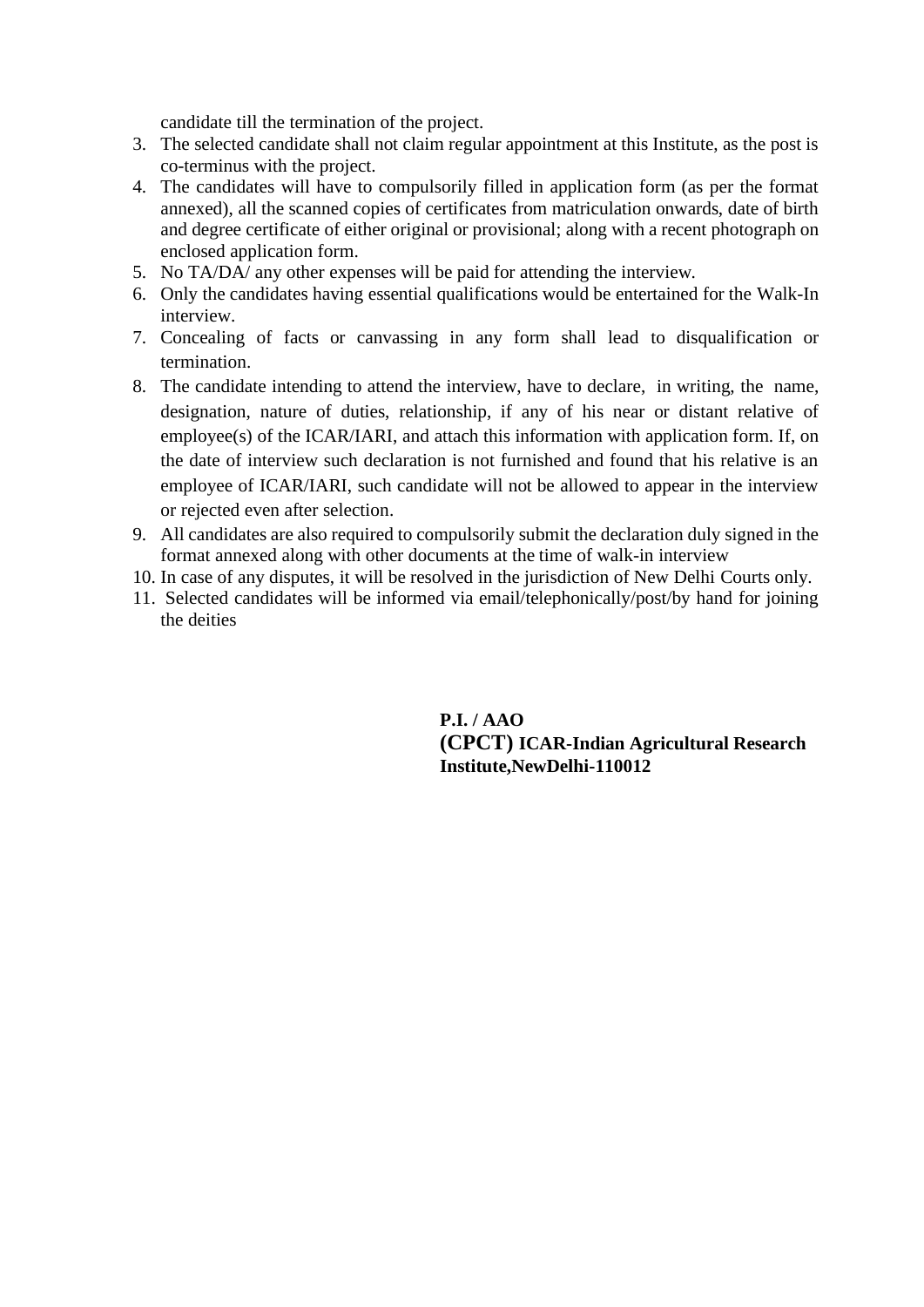#### **Annexure 1**

#### **Application Form for Candidate**

#### **Application for the post of …………………………………**

| 1.               | Full Name (In Block letters)                                              |                      |
|------------------|---------------------------------------------------------------------------|----------------------|
| 2.               | Father's Name                                                             |                      |
| 3.               | Date of Birth (DD/MM/YY)                                                  | <b>Attested</b>      |
| 4.               | Age as on Interview Date                                                  | <b>Passport size</b> |
| 5.               | Address with pin code {a. Permanent<br>address and b. For communication } | photograph           |
| 6.               | Mobile No.                                                                |                      |
| 7.               | E-mail Address                                                            |                      |
| 8.               | <b>Sex</b>                                                                |                      |
| $\overline{9}$ . | Marital status                                                            |                      |
| 10.              | Whether<br>belongs<br>to<br>SC/ST/OBC/General                             |                      |

11 Details of Educational Qualification from 10th onwards

| <b>Degree</b> | <b>Board/University   Year of passing</b> | Maximum marks   Marks obtained | Percentage |
|---------------|-------------------------------------------|--------------------------------|------------|
|               |                                           |                                |            |
|               |                                           |                                |            |
|               |                                           |                                |            |

12. Details of Experience (include experience of one year and above only)

| S. No | <b>Position held</b> | <b>Employer</b> | Period (from) | Period (to) | <b>Total experience</b> |
|-------|----------------------|-----------------|---------------|-------------|-------------------------|
|       |                      |                 |               |             |                         |
|       |                      |                 |               |             |                         |
|       |                      |                 |               |             |                         |

13. Details of publications (only published research papers)

14. No objection certificate from present employer

15. Additional information

16. Self declaration regarding truthfulness in application

#### **DECLARATION**

I also hereby declare that **none of my near or distant relative is an employee of the Indian Council of Agricultural Research (ICAR)/ Indian Agricultural Research Institute (IARI)**. If found otherwise and in the event of non-declaring the same as prescribed in the advertisement, my candidature to the Interview and my selection to the post be cancelled.

I ……………….hereby declare that all statements made in the application form are true/ correct to the best of my knowledge and belief. In the event of any information being found false or incorrect, my candidature/appointment may be cancelled without any notice.

**Date &Place Signature** 

 **Full name of the Candidate**